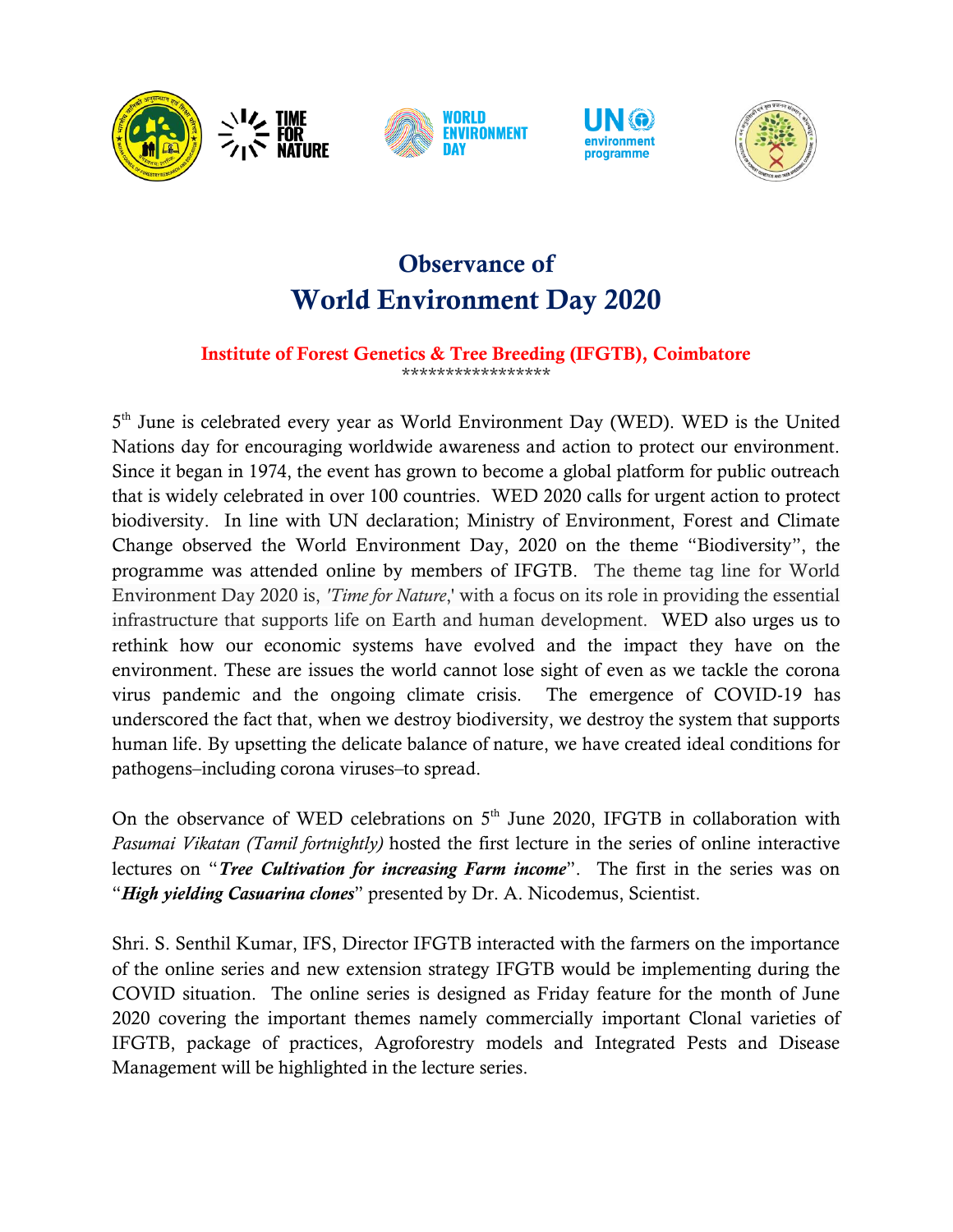Shri. Rajesh Gopalan, IFS, Head Extension shared during his interaction with the farmers on the significance of technology based extension strategy in the prevailing situation. He also expressed that **online series initiative is a part of ICFRE – National Forestry Research Project – "***Developing and Popularizing Digital Interactive platform for Tree Growers and other stakeholders of Tamil Nadu***".** There was overwhelming response from the farmers for this initiative and nearly 900 registrations were received. However 490 farmers and other stakeholders attended the online sessions in various social media platforms and interacted with experts. The lecture was streamed online through Face book live and recorded version was also shared in the social media groups. The programme link can be accessed in [\(https://www.facebook.com/PasumaiVikatan/videos/194482061741564\)](https://www.facebook.com/PasumaiVikatan/videos/194482061741564).

An exclusive question & answer session was arranged to clarify the queries of the farmers. Shri. Pon. Senthil Kumar, Executive Editor, *Pasumai Vikatan* was the moderator of the online session. He elaborated the topic to be covered in the forthcoming sessions to the farmers and requested for the active participation. The schedule of the rest of the lecture series is as below;

| Date       | Thematic topic for presentation                                      | Presenter             |
|------------|----------------------------------------------------------------------|-----------------------|
| 12.06.2020 | Agro forestry Models & Casuarina Windbreak                           | Dr. C. Buvaneswaran   |
|            | Clones                                                               |                       |
|            | 19.06.2020   Cultivation practices in <i>Gmelina arborea</i> (Kumil) | Shri. A. Mayavel      |
|            | 26.06.2020   Cultivation practices in Cadamba                        | Dr. A. Vijayaraghavan |

Besides the above online series for the farmers, IFGTB also organised "*Online Knowledge Series – Know your Environment"* commensurate with the theme of WED 2020, for school and college students under the "*Prakriti – Student Connect Programme***" of Indian Council of Forestry Research & Education (ICFRE)**. The topics covered include the following;

- *1. Facts about unknown locusts – Solutions from Nature*
- *2. Know your backyard Biodiversity*
- **3.** *Not all microbes are Harmful !!!*

Dr. N. Senthilkumar, Scientist, IFGTB delivered the lecture on " *Facts about unknown locusts – Solitions from Nature*". He highlighted the difference between grasshoppers & Locusts, their eating habits, thier varieties and the controlling operation of Locusts. *43 students of class XII from G.D. Matrictulation & Higher Secondary School, Coimbatore participated the Online Knowledge series.*

Dr. C. Kunhikannan, Scientist, IFGTB delivered the lecture on "*Know your backyard Biodiversity*" to 58 school students of *PSBB Millennium School,Somayampalayam, Coimbatore of class IX.* He explained the concept of Biodiversity, Genetic diversity, Ecosystem diversity, Species Diversity, Importance of Soil & Fungi, Medicinal plants. He briefly explained about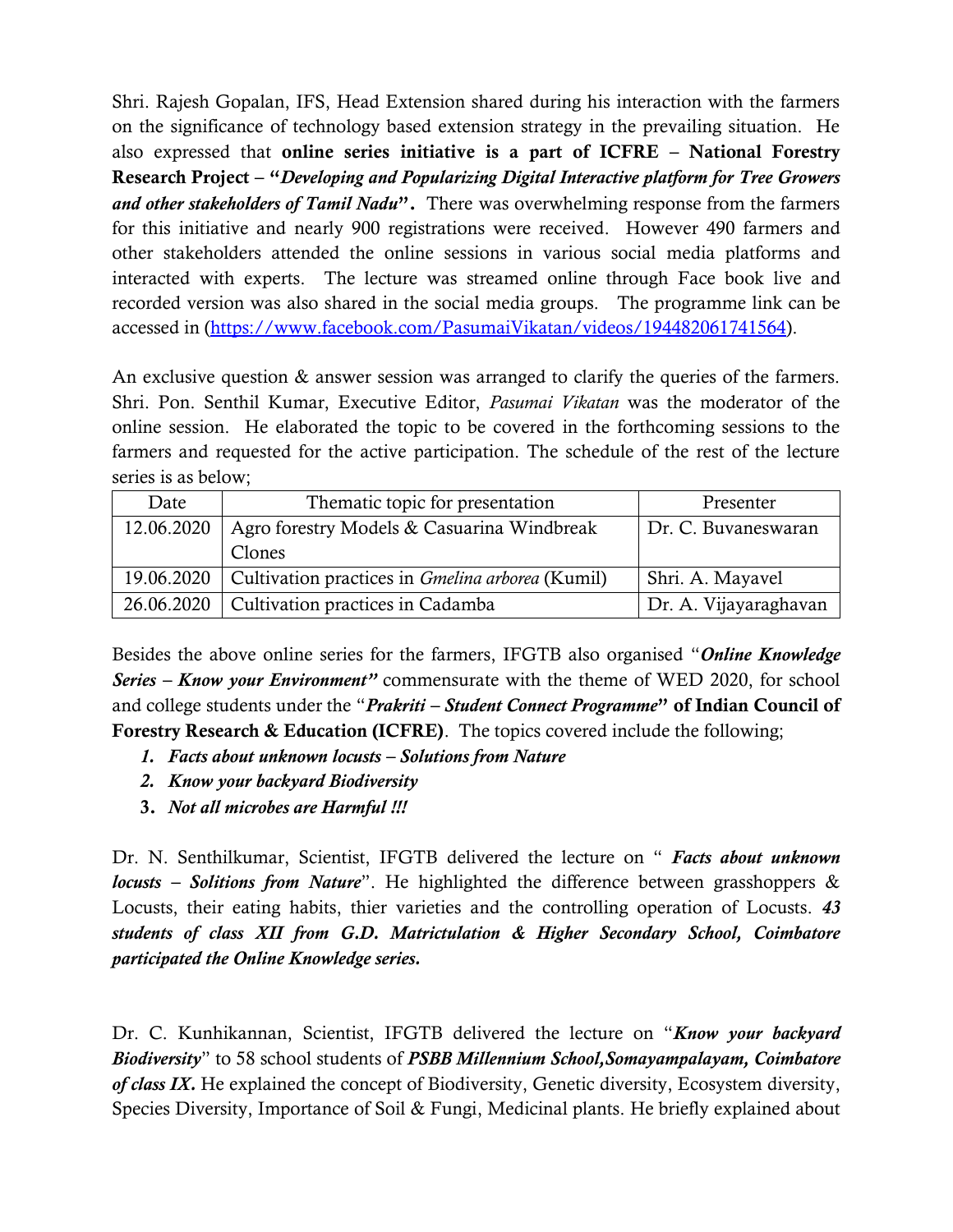the Ecosystem functioning & the concept of Reduce, Reuse & Recycle. On the ocassion, a *short film on energy conservation titled "Tejo Maya - on energy" produced by Energy ambassdors from the "Energy Club" of PSBB Millennium School, Somayampalayam, Coimbatore was released by IFGTB.*

Dr. A. Karthikeyan Scientist, IFGTB presented the topic on "*Not all Microbes are Harmful!*" and interacted with students. He explained about the microorganisms and its role,its types and the biofungicide *Trichoderma viridea* and its importance.

Selected videos from curated list WED 2020 website of MoEF&CC was presented to the students for dissemination of ideas and thoughts on the relevent themes. Together *383 students both School and college participated in the online sessions*.

Director, IFGTB interacted with the College students of Nirmala College for Women and *released e-calendar 2020-21of Short Term Training Courses offered by IFGTB for farmers, forest personnel, department officials and students of schools & colleges*.

DIRECTOR IFGTB

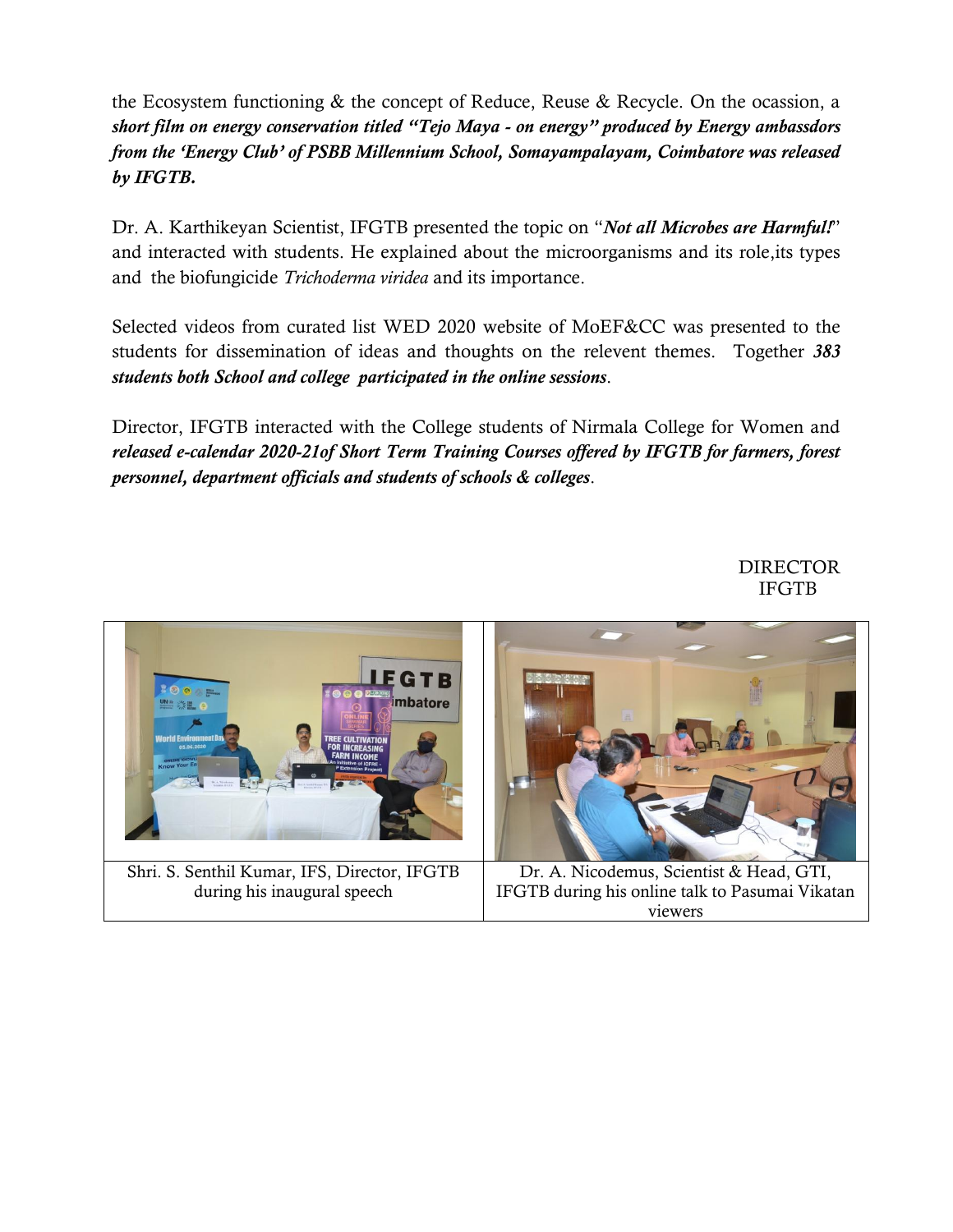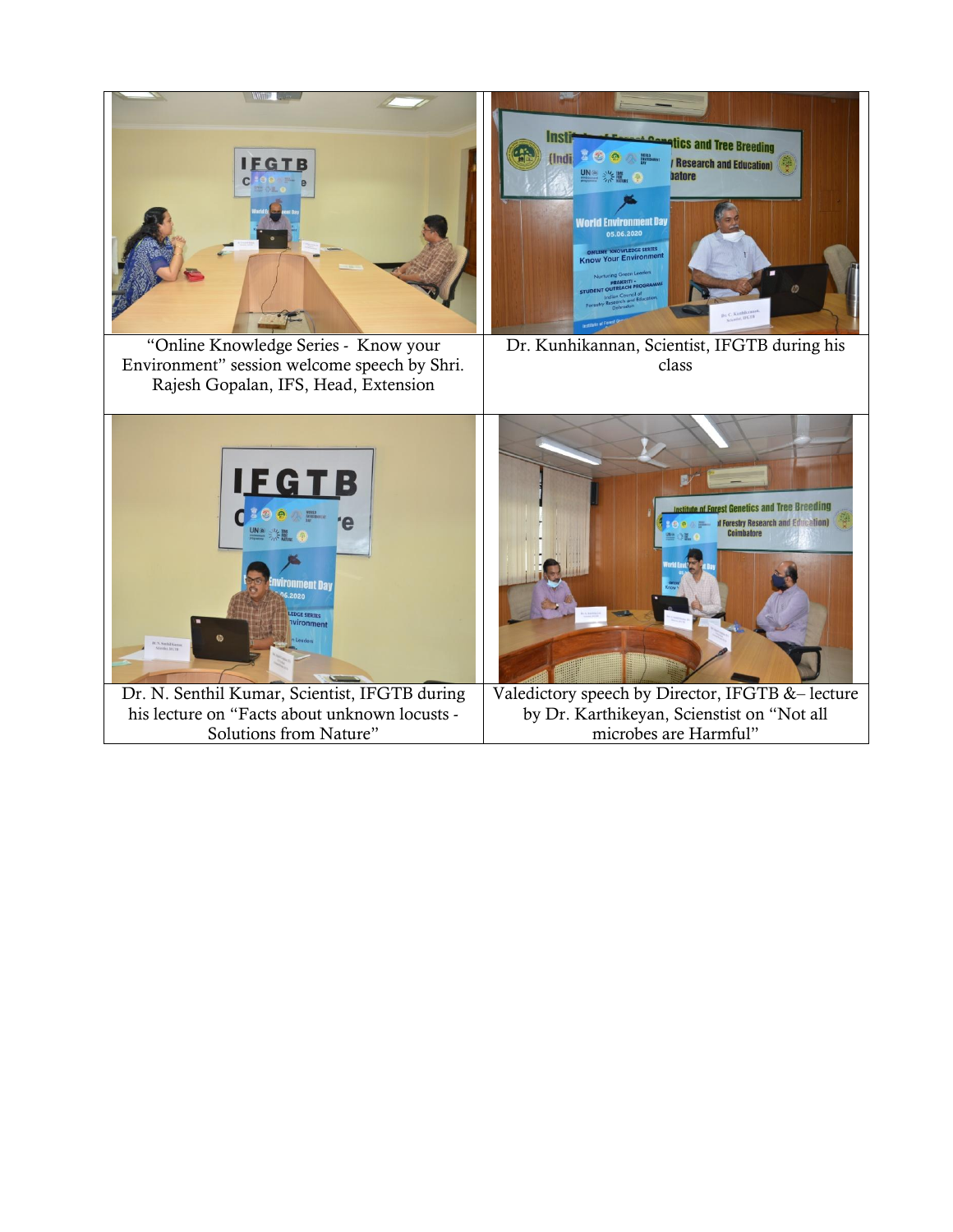## **Online Webinar interaction**



### **PRESS NEWS ON WED 2020**

## **THE HINDU, 06.06.2020**

## **Online programme**

**COIMBATORE** To mark World Environment Day, Environmental **Information System Centre on Forest Genetic Resources and** Tree Improvement at Institute of Forest Genetics and Tree Breeding (IFGTB) organised an online awareness programme on Friday. IFGTB Director S. Senthilkumar participated.